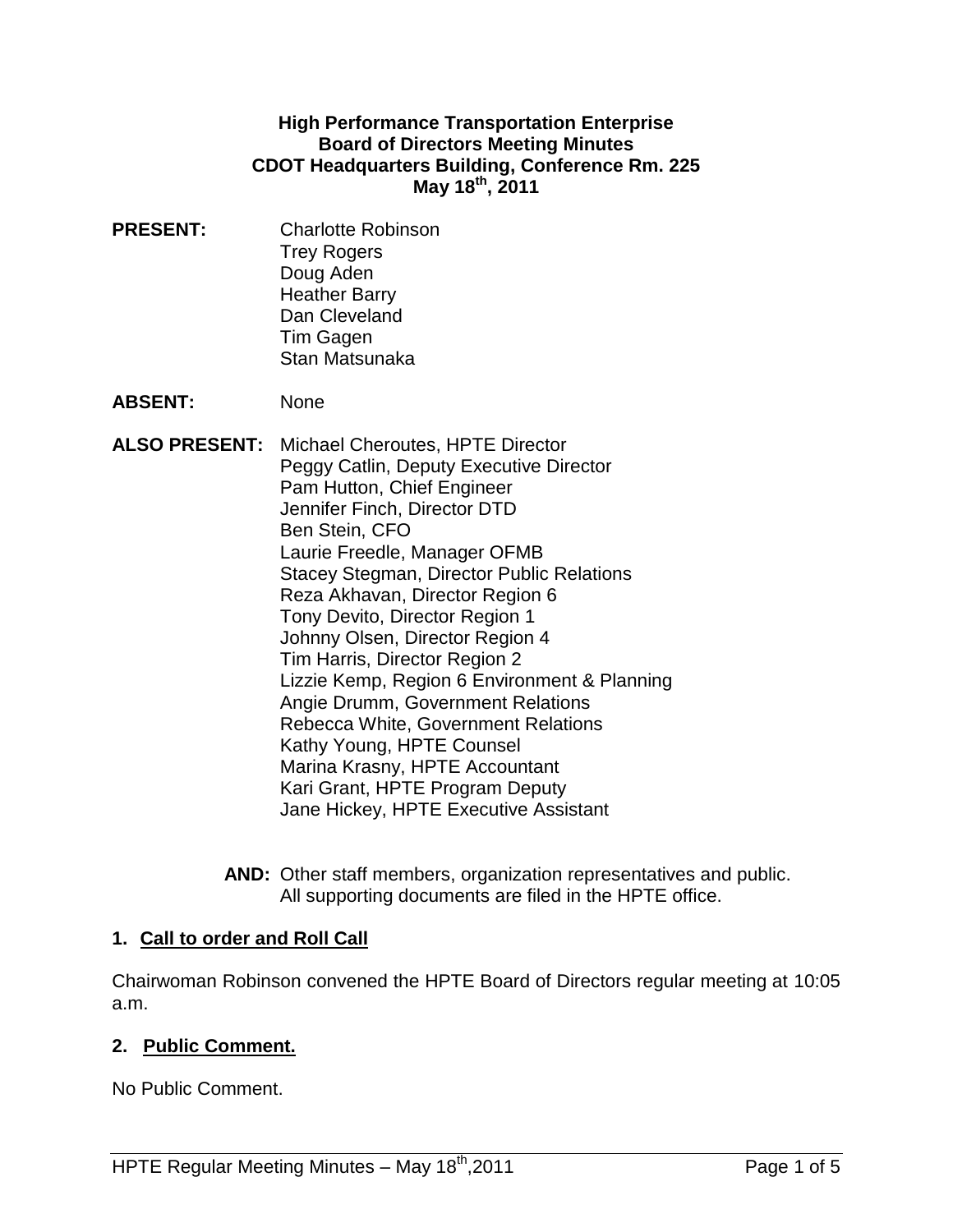# **3. Board Members' Comments.**

Director Aden shared his recent experience traveling along the I-15 Corridor south of Salt Lake City. He said the first improvements there were done for the Olympics, and currently they are constructing a \$1.1 billion dollar design-build project that is over 50 miles in length and has a managed lane in each direction. There is also a 40-mile managed lane extension north of the city. He noted that Colorado should be able to bring about similar projects here. Utah is a state we compete with economically, and Director Aden said our transportation infrastructure must be up to the task. He said that the Utah legislature approved a dedicated sales tax to fund these and other improvements.

There was general discussion about how Utah managed to generate the public support for a new tax, and how much revenue the managed lanes generated. HPTE Director Mike Cheroutes said he would find information on this and set up a briefing with the Board in June.

## **4. HPTE Director Report.**

Director Cheroutes spoke about a recent trip he, Ben Stein and John Schwab took to Orange County, CA to tour the SR-91 facility. He said they took away ideas that have applicability to the US 36 project.

Mike said he has been appointed to the Board of Directors for E-470. He attended a meeting last week, and was impressed by a presentation on their safety patrol program. He said they have an excellent toll collection system which we currently use for the I-25 Express Lanes, and which we will use for US 36. He suggested to the Board that we schedule an upcoming Board meeting out at E-470 to tour their facility and hear presentations.

Mike noted that we are beginning to develop a comprehensive tolling policy. The SR-91 experience is that having such a policy at the front end of a project can provide assurances about equity and other concerns, smoothing out potential political issues. He thought we should have a comprehensive policy in place later this summer.

Mike then introduced Jane Hickey, newest member of the HPTE staff, and she will be serving as HPTE Executive Assistant.

## **5. Discuss and Act on the Regular Meeting Minutes for April 20th , 2011.**

Chairwoman Robinson asked for consideration of the April  $20<sup>th</sup>$ , 2011 HPTE regular meeting minutes. Director Rogers moved for adoption of the meeting minutes. Director Matsunaka seconded the motion and on the vote of the Board, the minutes for April 20<sup>th</sup>, 2011 meeting were adopted. The motion passed unanimously.

#### **Resolution Number HPTE-43**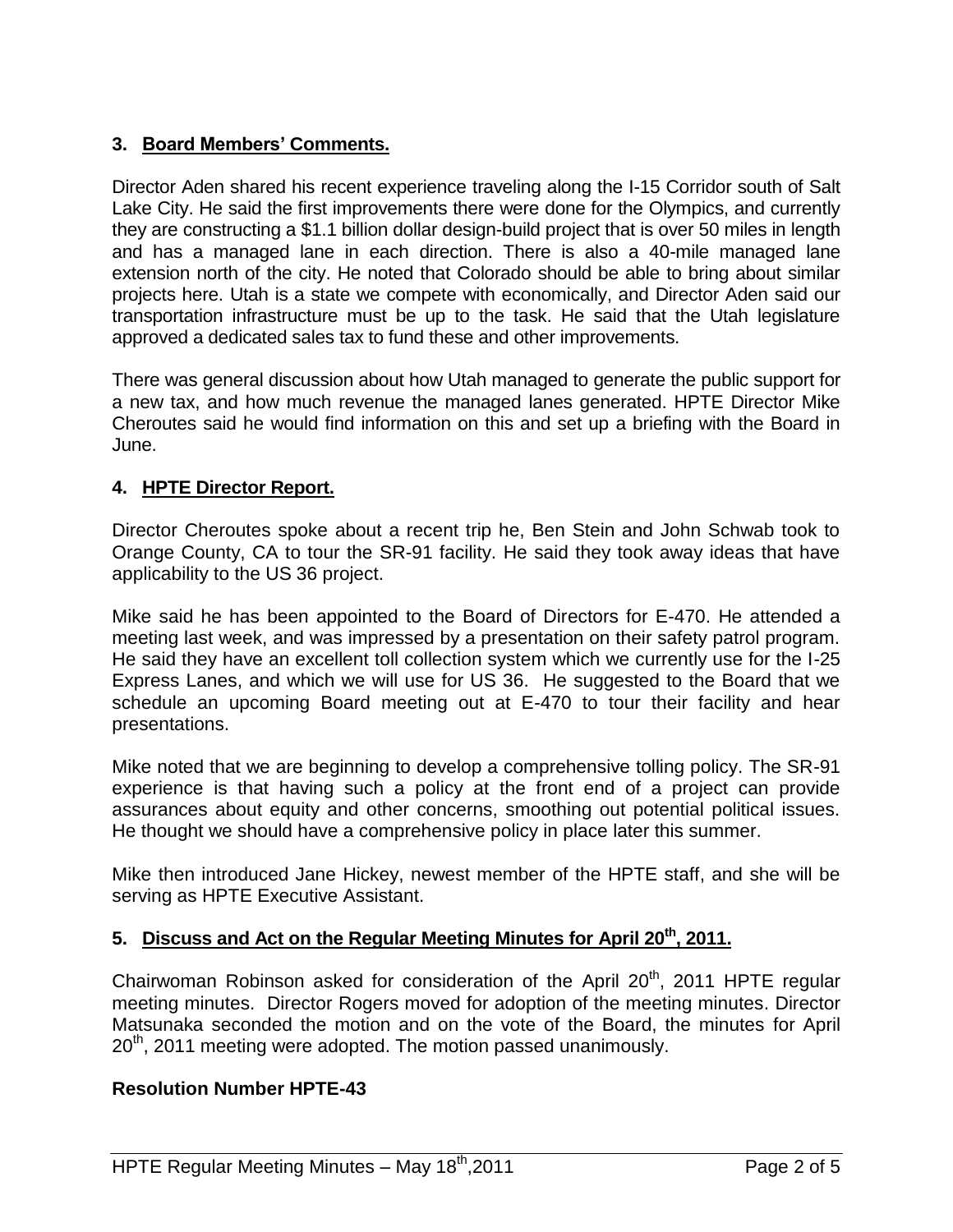BE IT HEREBY RESOLVED, the High Performance Transportation Enterprise Board of Directors' Regular Meeting Minutes for April 20<sup>th</sup>, 2011 are hereby approved.

## **6. Discuss and Act on Revised HPTE Budget for FY 2011.**

Mike asked HPTE Accountant Marina Krasny to introduce the budget revision under consideration. She said there was one change in the budget for the rating agency costs, that the agency was preparing to issue their final rating for the US 36 project. Ben Stein noted that the first rating was indicative, and now it is important to encumber the funds before notice to proceed on the final rating later this year. He said doing so now would smooth the way with the Controller's Office. He said the budget increase we are requesting is \$75,000 to cover the final rating costs.

Mike noted that Fitch Rating Agency officials are coming out in June for an on-site meeting and tour. Upon a question by Director Matsunaka, Ben clarified that this is an increase in the budget, not just a change.

Director Cleveland moved to approve the budget request, Director Gagen seconded the motion, and on the vote of the Board the proposed budget revisions were adopted. The motion passed unanimously.

# **Resolution Number HPTE-44**

BE IT RESOLVED, that the Revised Budget for the Fiscal Year 2010-2011 is approved by the High Performance Transportation Enterprise Board.

## **7. Discuss Draft P3 Procurement Guidelines.**

Director Cheroutes said work is proceeding on a set of guidelines for use in P3 projects. He noted that the Enterprise is not subject to the State Procurement Code and CDOT's Public-Private Initiative Program/unsolicited proposal statutes, and that these guidelines would allow the HPTE to accept and consider both unsolicited and solicited proposals.

Mike said he is comfortable with this draft, but rather than rushing to adopt it he recommends we post it on the HPTE website for public and private sector review and comment prior to adoption at the June meeting.

There was discussion among Board members about the length of the review time, and that a Special Meeting prior to the regular June meeting might be a good way to work through substantive comments. Chairwoman Robinson suggested a two-week comment period, and posting the draft today on the HPTE website. Mike said that made sense, and that he would follow through accordingly.

## **8. Discuss Communications Plan Update and Mission Statement.**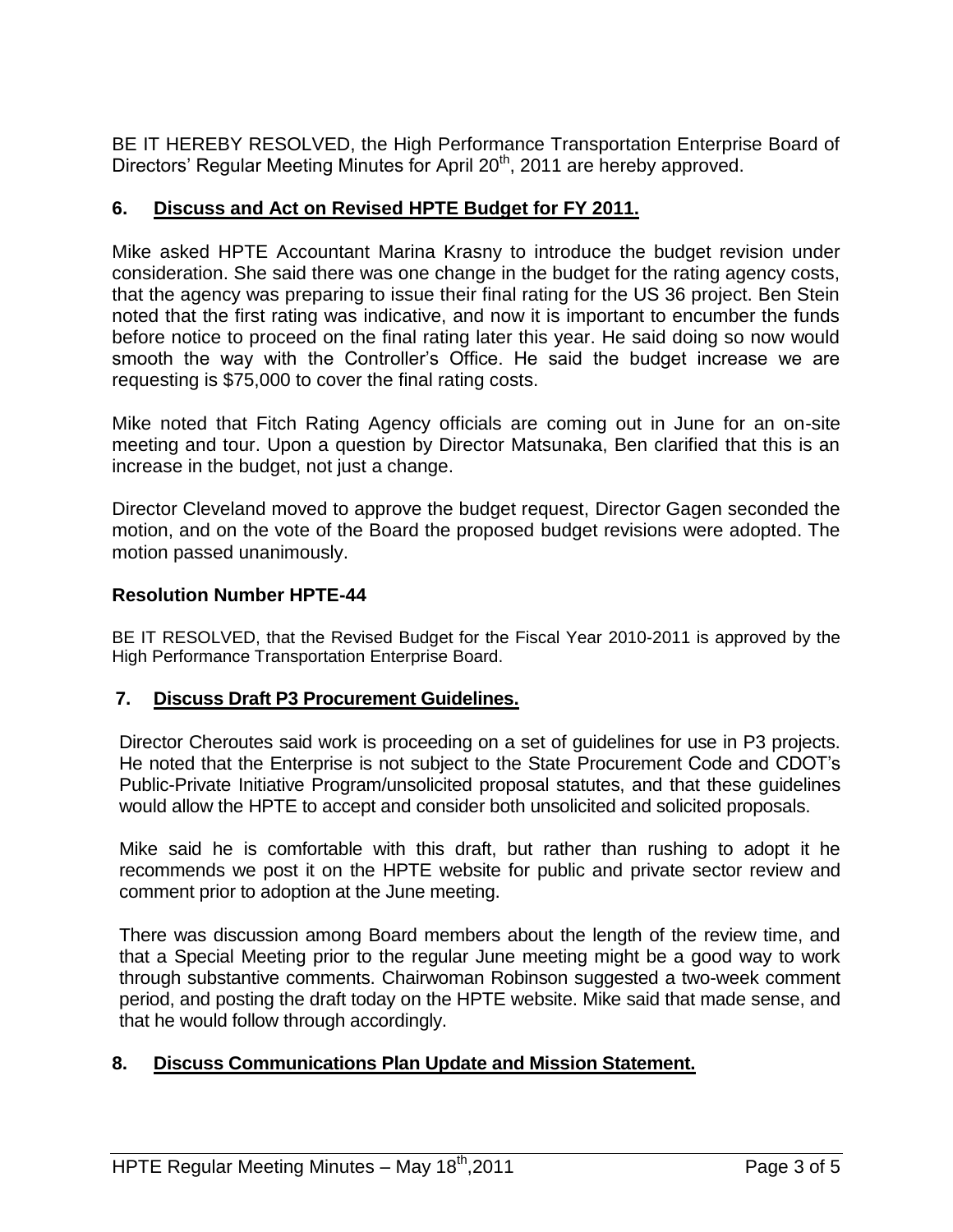Mike introduced the topic, saying the Communications Plan is an outcome of the 2010 Strategic Work Plan adopted by the Board June 15<sup>th</sup>, 2010. The intention is develop and use the plan to reach out to stakeholders across the State to let them know what the HPTE is, who the Board and staff members are, and to get a sense of what is important to our stakeholders.

HPTE Program Deputy Kari Grant noted the Board members had received a draft PowerPoint outreach presentation, and that this is a starting point in a thoughtful outreach process. She noted that we will be reaching out to internal stakeholders first, and that it is important to establish good relationships with the CDOT regions. The next circle of outreach would be the MPO's, to learn about their planning processes and how the Enterprise will need to interact with those.

Mike reiterated the message that it is important to establish good relationships with our internal stakeholders first, so they know us and that the Enterprise is a resource for them as they develop their own projects. He said we have upcoming meeting with DRCOG, as well. He also noted our constituents statewide that should have the opportunity to become familiar with us and let us know what their needs are. He said that Board members are key presenters in helping us get our message across, especially in areas outside the Denver Metro region.

Vice-chair Rogers suggested adding a couple more slides on US 36 to add more substance to that project would be good. Director Aden referred to the slide showing other opportunities, and suggested highlighting the I-25 corridor south to Colorado Springs as a future possibility. Mike said that is not a prioritized project at this time, but that there is no reason not to start talking about it. Director Cleveland concurred. Director Gagen suggested making sure we clearly note on the final slide how and where people can contact the HPTE.

## **9. US 36 Project Update.**

Mike said things are going well with Phase 1 of the US 36 project. Region 6 will publish an RFQ today for the design-build work. In parallel with that, we are concluding our post-application documentation with TIFIA, and a recommendation from their Credit Council is expected in early July.

HPTE is also working with our P3 advisors, to build a business case for Phase 2 (segment 3) of the US 36 project that we can market to the P3 community. Mike noted he will speak at the InfraAmericas P3 Forum in June, and that officials from the Fitch Rating agency will make an on-site visit here, also in June.

Region 6 director Reza Akhavan said they are continuing in a seamless effort with Region 4 on US 36, and that John Schwab is now devoting 100% of his time to direct that project. Region 4 director Johnny Olsen said that Mark Gosselin is now the assistant director on US 36, and concurred that the regions are working together as a